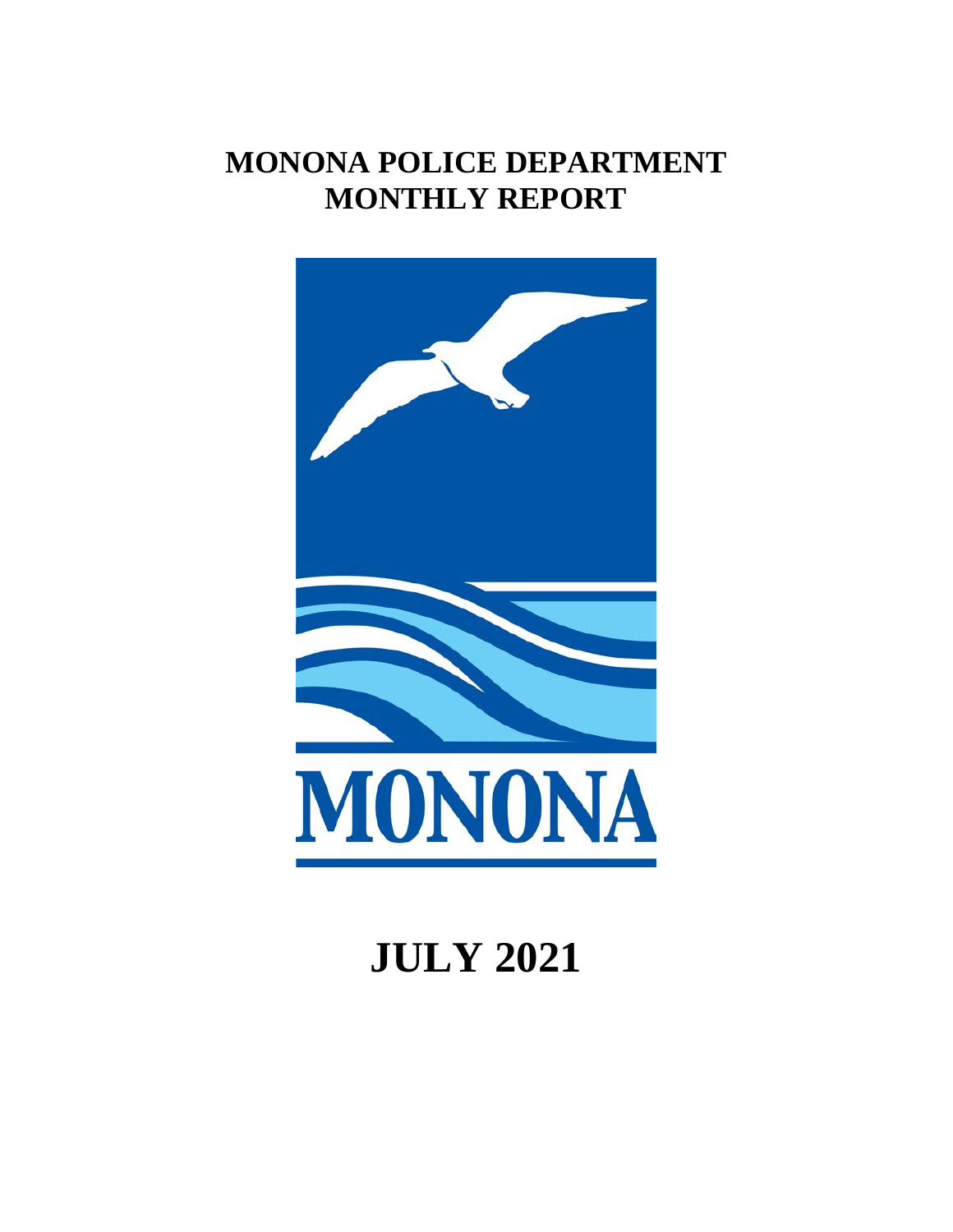#### **OPERATIONS DIVISION**

In July of 2021, the Operations Division handled 55 vehicle crashes and issued 36 traffic warnings, 77 traffic citations, and 3 parking tickets. Our call total for July was 1,070 calls for service.

#### **Training**

Sgt. Nachreiner and Officer Hoffman attended an 8 hour *K9 training* inside the vacant Village Lanes Bowling Alley along with other Dane County K9 units.

SRO Luke Wunsch and CRO Nate Reynolds attended a 4-hour *ASIM training* (Active Shooter Incident Management) at the Verona Fire Department.

Officer Flora attended an 8-hour *Practical De-Escalation Tactics and Critical Decision Making* Instructor course.

Sgt. Nachreiner attended the 32-hour *IDC Training* (Instructor Development Course) at Madison College. This class is a prerequisite to become an EVOC Instructor.

## **Security Checks**

Officers performed 29 security checks in the month of July. A security check is when an Officer goes into a business and walks around to meet with staff to discuss any problems that the businesses are aware of. This also serves as a deterrent for theft. For the overnight shift, this entails checking the perimeter of the business and pulling on doors to make sure the businesses are secure.

## **Retail Thefts**

There were 38 retail theft cases in July, up one from the 37 cases in June. Around 40 cases are typical in a month. These cases can be time consuming if the suspect flees and follow-up outside the City is necessary.

## **Use of Force Incidents**

On July 5th, 2021, at 9:59 p.m. an Officer was dispatched to Wal-Mart for a retail theft of knives. Upon arrival the suspect was observed attempting to flee on foot. The officer yelled at the male to stop. The male refused and the officer caught the male and decentralized him to the ground. The male then complied with handcuffing and was issued a citation for retail theft. (MO21-05632) M/W 16

On July  $13<sup>th</sup>$ ,  $2021$ , at  $12:04$  a.m. an Officer observed a vehicle speeding 90 MPH in a 55 MPH zone. When the Officer pulled out to consider a stop, the suspect accelerated and ran two red lights. A tire deflation device was successfully deployed by another Officer.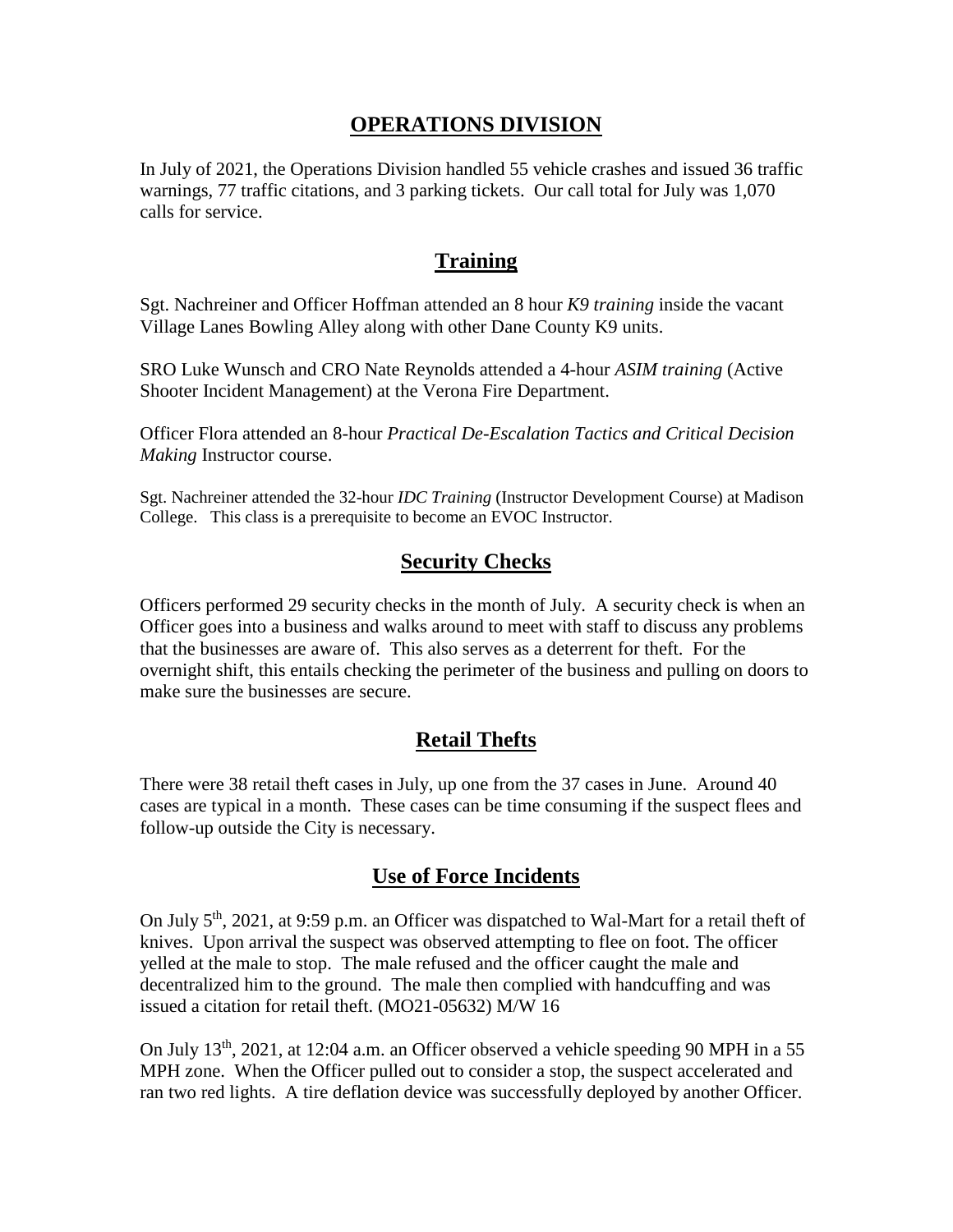The vehicle continued to flee and our Officer lost sight of it. The vehicle was found a short time later abandoned. (MO21-05880) Suspect not identified.

On July 13th, 2021, at 1:29 a.m. an Officer observed a State Patrol unit following a vehicle with incorrect plates on it. Our Officer followed the Trooper as he initiated a traffic stop. The vehicle eluded until it ran into a ditch. The occupants remained inside and a high risk stop was performed. Our Officer held the suspects at gun point until they could be secured into handcuffs by the Trooper. The State Patrol handled the arrest and all charges. (MO21-05882)

On July 23rd, 2021, at 12:01 p.m. an Officer was dispatched to Wal-Mart as a Detective was observing suspicious activity which included a male urinating outside of a car in the parking lot. The male jumped into the passenger seat and the car took off. A marked squad attempted to stop the vehicle but it fled and then engaged in reckless driving. The pursuit was terminated. (MO21-06216) Suspect not identified.

# **Citizen Complaints**

There were no citizen complaints in July.

# **1st Shift Monthly Report** (Highlighted events)

On July  $1^{st}$ , 2021, at 9:53 a.m. an Officer was dispatched to a check welfare. A male known to be a drug abuser, had broken into his grandfather's home and was suspected of stealing money. While in the home, the male cut himself and bled all over the home. Upon hearing police were called, the male fled on foot. The area was checked for a couple hours but the male was not located. The male was later located by another police agency and taken to a local hospital to be medically cleared before ultimately being taken to jail for theft, burglary and bail jumping. (MO21-05431) M/W 21

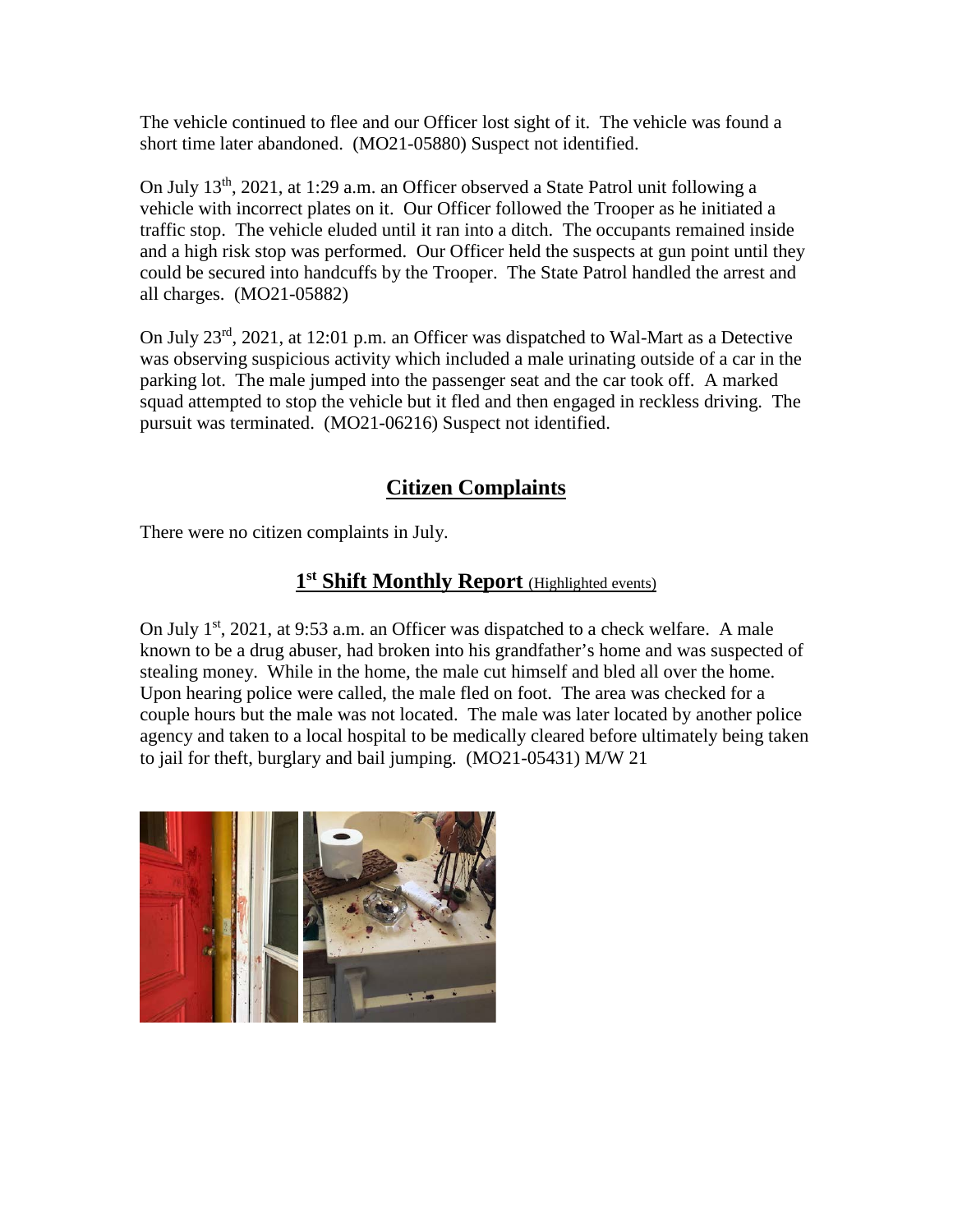# **Officer Overtime Analysis**

| 2021                                                 | <b>JAN</b><br><b>Hrs</b> | <b>FEB</b><br><b>Hrs</b> | <b>MAR</b><br><b>Hrs</b> | <b>APR</b><br><b>Hrs</b> | <b>MAY</b><br><b>Hrs</b> | <b>JUN</b><br><b>Hrs</b> | <b>JUL</b><br><b>Hrs</b> | <b>TOTAL HRS</b><br>To Date | <b>APPROX</b><br>COST<br>To Date |
|------------------------------------------------------|--------------------------|--------------------------|--------------------------|--------------------------|--------------------------|--------------------------|--------------------------|-----------------------------|----------------------------------|
| TRAINING CONSORTIUM (In-Service)                     | 17                       | $\overline{\phantom{a}}$ | 63.5                     | $\overline{\phantom{a}}$ | 24                       | 8                        | $\overline{\phantom{a}}$ | 112.5                       | \$6,258                          |
| TRAINING CONSORTIUM (Instructors for In-Service)     | 8.5                      | $\frac{1}{2}$            | 8                        | $\overline{\phantom{a}}$ | 8                        | $\overline{\phantom{a}}$ | $\blacksquare$           | 24.5                        | \$1,363                          |
| OTHER REQUIRED TRAINING (ECIR/Radar/CPR/K9)          | 8                        | 15                       | 8                        | 56                       | 24                       | $\overline{\phantom{0}}$ | 24                       | 135                         | \$7,510                          |
| OPTIONAL OFFICER TRAINING                            | $\overline{\phantom{0}}$ | $\overline{\phantom{a}}$ | 12.5                     | 20.5                     | $\overline{\phantom{a}}$ | $\overline{\phantom{a}}$ | $\overline{\phantom{a}}$ | 33                          | \$1,836                          |
|                                                      |                          |                          |                          |                          |                          |                          |                          |                             |                                  |
| <b>SICK LEAVE Coverage</b>                           | $\overline{4}$           | 16                       | 20                       | 42                       | 24                       | $\overline{\phantom{a}}$ | 24                       | 130                         | \$7,232                          |
| <b>VACATION Coverage</b>                             | 16                       | 28                       | 28                       | 24                       | 32                       | 48                       | 90                       | 266                         | \$14,798                         |
| <b>FLOATING HOLIDAY Coverage</b>                     | $\overline{\phantom{a}}$ | 12                       | $\overline{\phantom{a}}$ | 8                        | 8                        | 16                       | 4                        | 48                          | \$2,670                          |
| FMLA Coverage (Work injury, baby leave, etc)         | $\overline{\phantom{a}}$ | $\overline{\phantom{a}}$ | $\overline{\phantom{a}}$ | $\overline{\phantom{a}}$ | $\overline{\phantom{a}}$ | 24                       | $\overline{\phantom{a}}$ | 24                          | \$1,335                          |
|                                                      |                          |                          |                          |                          |                          |                          |                          |                             |                                  |
| <b>COURT</b>                                         | 19                       | 14                       | 33.25                    | 23                       | 13                       | 10                       | 8.5                      | 120.75                      | \$6,717                          |
|                                                      |                          |                          |                          |                          |                          |                          |                          |                             |                                  |
| LATE/EARLY CALL or SERIOUS INCIDENT                  | 42.5                     | 3                        | 13                       | 21                       | 3.25                     | 23.75                    | 21.75                    | 128.25                      | \$7,135                          |
| Special Event (Meeting, Parade, Festival, Drug Work) | $\mathbf{1}$             | 24                       | 4.25                     | 1.5                      | 9.5                      | 24                       | 104                      | 168.25                      | \$9,360                          |
| <b>Mental Health Case</b>                            | $\overline{\phantom{0}}$ | $\overline{7}$           | $\mathbf{1}$             | $\overline{\phantom{0}}$ |                          | 0.5                      | 23.5                     | 32                          | \$1,780                          |
|                                                      |                          |                          |                          |                          |                          |                          |                          |                             |                                  |
| Officer Dispatch Coverage                            |                          | $\overline{\phantom{0}}$ | $\overline{\phantom{a}}$ | $\overline{\phantom{a}}$ | $\overline{\phantom{0}}$ | $\overline{\phantom{a}}$ | $\overline{\phantom{a}}$ | $\mathbf 0$                 | \$0                              |
|                                                      |                          |                          |                          |                          |                          |                          |                          |                             |                                  |
| MG High School OT (Reimbursed)                       |                          |                          | $\overline{\phantom{a}}$ | $\overline{\phantom{0}}$ |                          | $\qquad \qquad -$        |                          | 0                           | \$0                              |
| <b>TRAFFIC GRANT (Reimbursed)</b>                    | 27                       | 28.5                     | 44                       | 68                       | 36                       | 40                       | 28                       | 271.5                       | \$15,104                         |
| <b>TASK FORCE (Reimbursed)</b>                       | $\overline{\phantom{a}}$ | $\overline{\phantom{a}}$ | $\overline{\phantom{a}}$ | $\overline{\phantom{a}}$ | $\overline{\phantom{a}}$ | $\blacksquare$           | $\overline{\phantom{a}}$ | $\pmb{0}$                   | \$0                              |
|                                                      |                          |                          |                          |                          |                          |                          |                          |                             |                                  |
| <b>TOTAL HRS</b>                                     | 143.00                   | 147.50                   | 235.50                   | 264.00                   | 181.75                   | 194.25                   | 327.75                   | 1493.75                     |                                  |
| Expense Per Month @ average OT rate \$55.63 / HR     | \$7,955                  | \$8,205                  | \$13,101                 | \$14,686                 | \$10,111                 | \$10,806                 | \$18,233                 |                             | \$83,097                         |

Lieutenant Curtis Wiegel is the Operations Commander and 1<sup>st</sup> shift patrol supervisor. He can be reached at <u>cwiegel@ci.monona.wi.us</u>.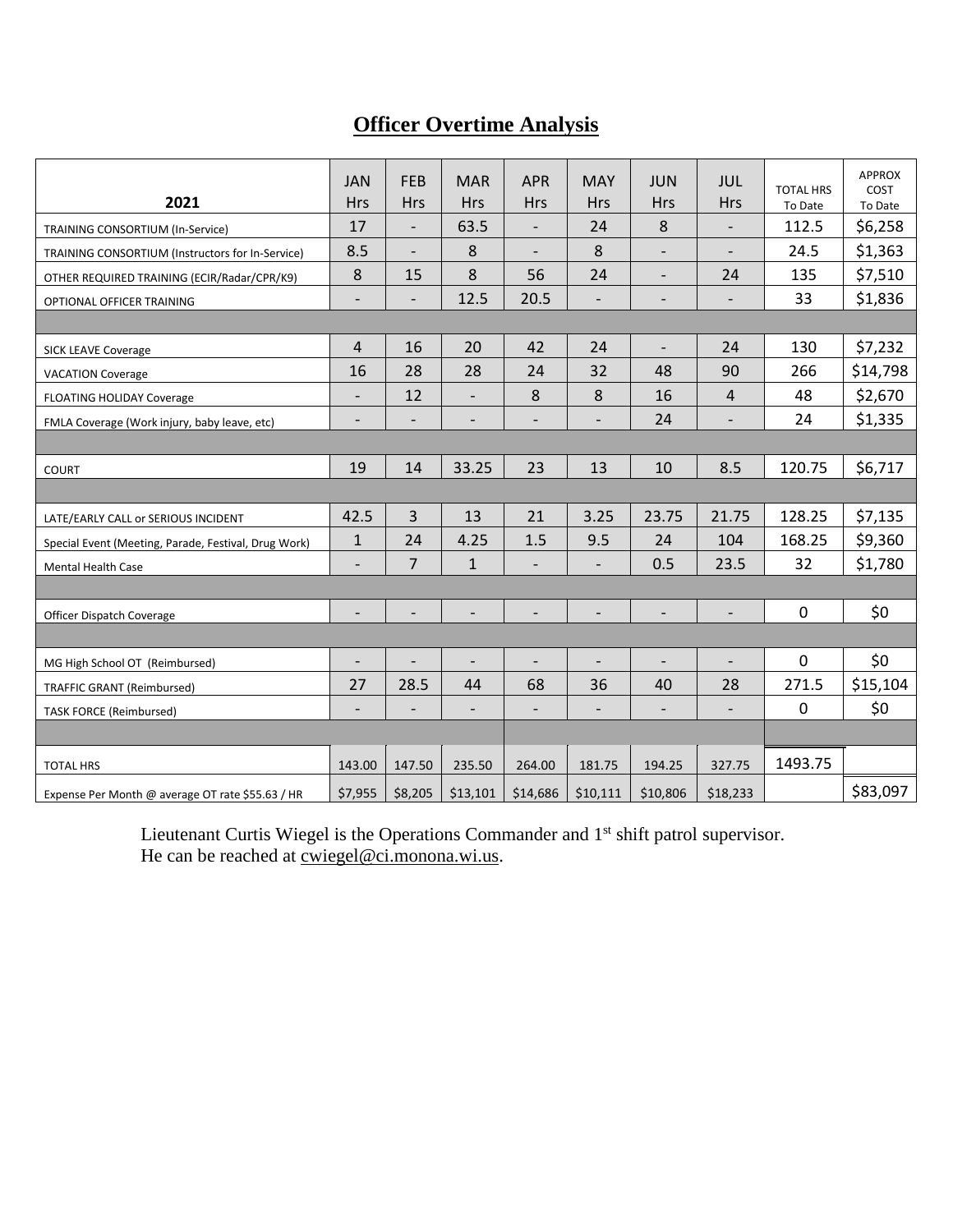#### **2nd Shift**

Here is the second shift activity report for June. Officers conducted 40 traffic stops. We handled 18 Retail Thefts, and 29 crashes. We also had one arrest for Operating While Intoxicated.

The following are some of the cases second shift handled this month.

On July 2nd at about 6:14 p.m. Officers responded to the 6400 block of East Gate Road for a residential burglary. The caller advised that he was taking care of his friend's home while he was gone. This evening when he arrived he found the door damaged. Officers cleared the residence and found no one inside. Officers confirmed that items had been taken without consent. This investigation continues.

On July  $7<sup>th</sup>$  at about 8:13 p.m. Officers were sent to the 2500 block of Royal Avenue for a male battering a female. Upon arrival, the male had fled the scene. The victim reported that a male was walking on the sidewalk yelling and using profanity. The victim, who was in her parked vehicle, made a comment to him about his language. The suspect then came to her car and began physically assaulting her. The suspect was later located, fought with officers and was arrested. He was transported to the Dane County Jail.

On July 24<sup>th</sup> at about 8:57 p.m. Officers responded to the 300 block of West Broadway for a stolen auto. A Pizza Hut driver stated that his vehicle was stolen while he was delivering a pizza. The victim stated that he left his vehicle running while he made the delivery. While speaking to the victim another call came in that the vehicle was left in the roadway on Bridge Rd near Broadway. The victim received his car back and found nothing missing.

Sergeant Jeremy Winge is the 2nd shift patrol supervisor and can be contacted at: jwinge@ci.monona.wi.us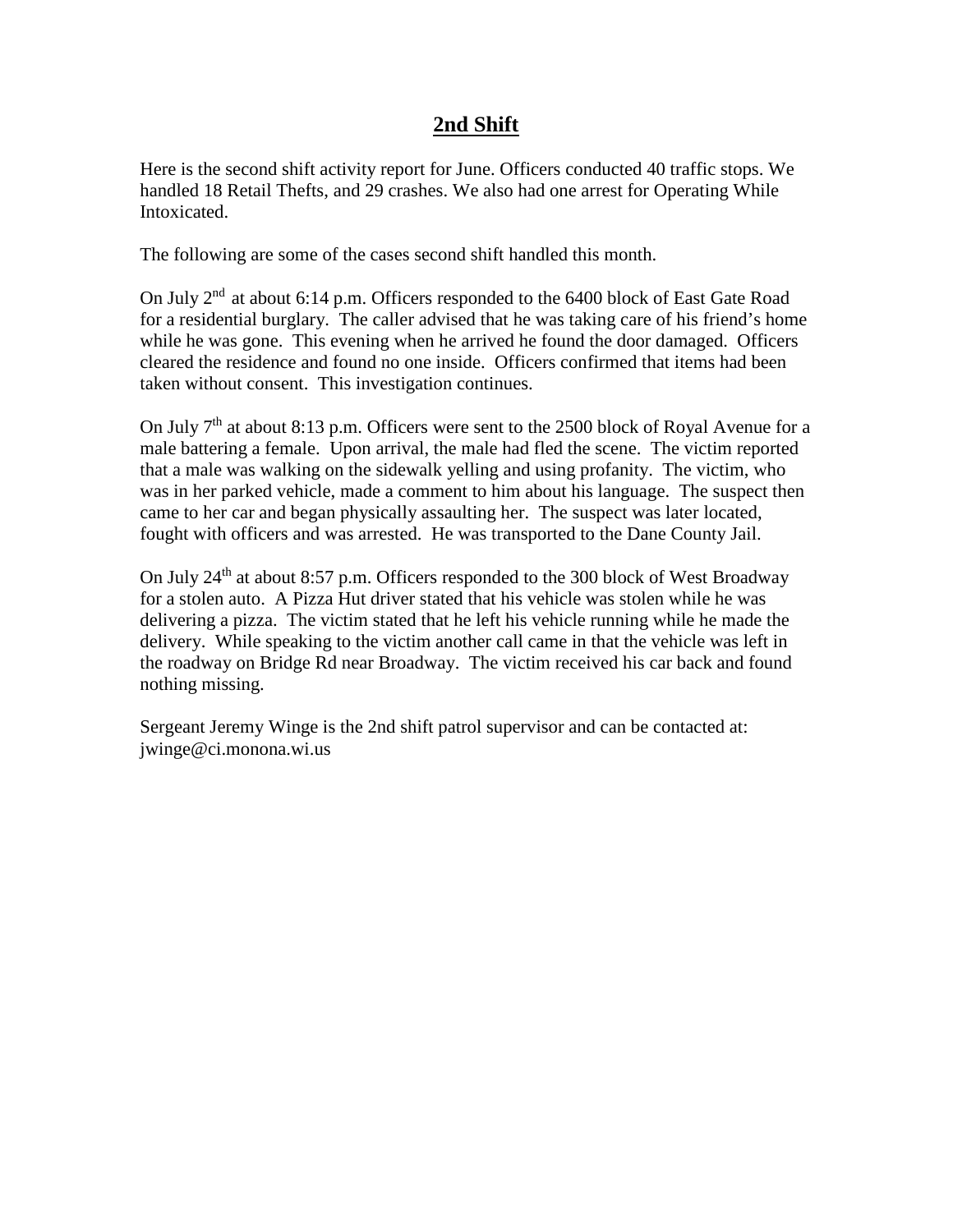# **3rd Shift July 2021 Monthly Report**

During the month of July third shift officers for the Monona Police Department conducted 29 traffic stops, resulting in 14 citations and 15 warnings. Officers arrested two individuals for Operating While Intoxicated, and responded to several disturbance calls.

On July  $7<sup>th</sup>$ , 2021 at 2:16 a.m. an Officer observed a vehicle traveling at 101 MPH in a 55 MPH zone on Stoughton Road near Broadway. The vehicle traveled westbound on HWY 12, continuing at speeds greater than 100 MPH. This was an active construction zone and the vehicle traveled into closed down traffic lanes to go around other vehicles. Officers communicated with Town of Madison PD to keep an eye out for the vehicle was it traveled westbound. Officers located the vehicle in the Town of Madison. The driver was cited for reckless driving endangering safety and operating with a suspended driver's license.

On July  $10<sup>th</sup>$ , 2021 at 3:29 a.m. Town of Madison Police advised they had a vehicle elude them that was traveling eastbound on HWY 12 from Todd Drive at high rates of speed. Officers observed the suspect vehicle traveling in the closed down traffic lanes due to construction zone, traveling at speeds over 100 MPH. Officers deployed tire deflation device on the vehicle which was successful. State Patrol was monitoring traffic cameras, and advised the vehicle exited Monona Drive, and continued traveling northbound. Officers checked the area and observed two males running into backyards. A K9 track was conducted where K9 Miya located one of the males. The vehicle was located a few blocks away. The investigation determined who the driver was and charges were referred to the Dane Co District Attorney's Office.

On July 11<sup>th</sup>, 2021 at 3:22 a.m. Officers responded to mutual aid request for a report of a shooting on Pheasant Ridge Trail, in the Town of Madison. Officers assisted with interviews and scene security.

On July  $13<sup>th</sup>$ , 2021 at 1:50 a.m. Officers participated in a stolen auto task force apprehension. The Wisconsin State Patrol had located a stolen automobile on Stoughton Road and Broadway. The vehicle attempted to elude officers before it came to a stop 5.8 miles later. The driver and passenger of the vehicles were arrested.

On July 20<sup>th</sup>, 2021 at 1:11 a.m. Officers responded to Kwik Trip, 105 East Broadway for a report of a male slumped over inside a vehicle. Officers arrived on scene and made contact with the male who appeared to be under the influence. There was also a female involved. K9 Miya was deployed where an alert was given for the presence of controlled substances. A search of the vehicle was done where officers located 111 grams of methamphetamine, 1.1 grams of cocaine, as well as several controlled prescription pills. The subjects were transported to the Dane Co Jail.

Sergeant Adam Nachreiner is  $3<sup>rd</sup>$  shift patrol supervisor and can be contacted at anachreiner@ci.monona.wi.us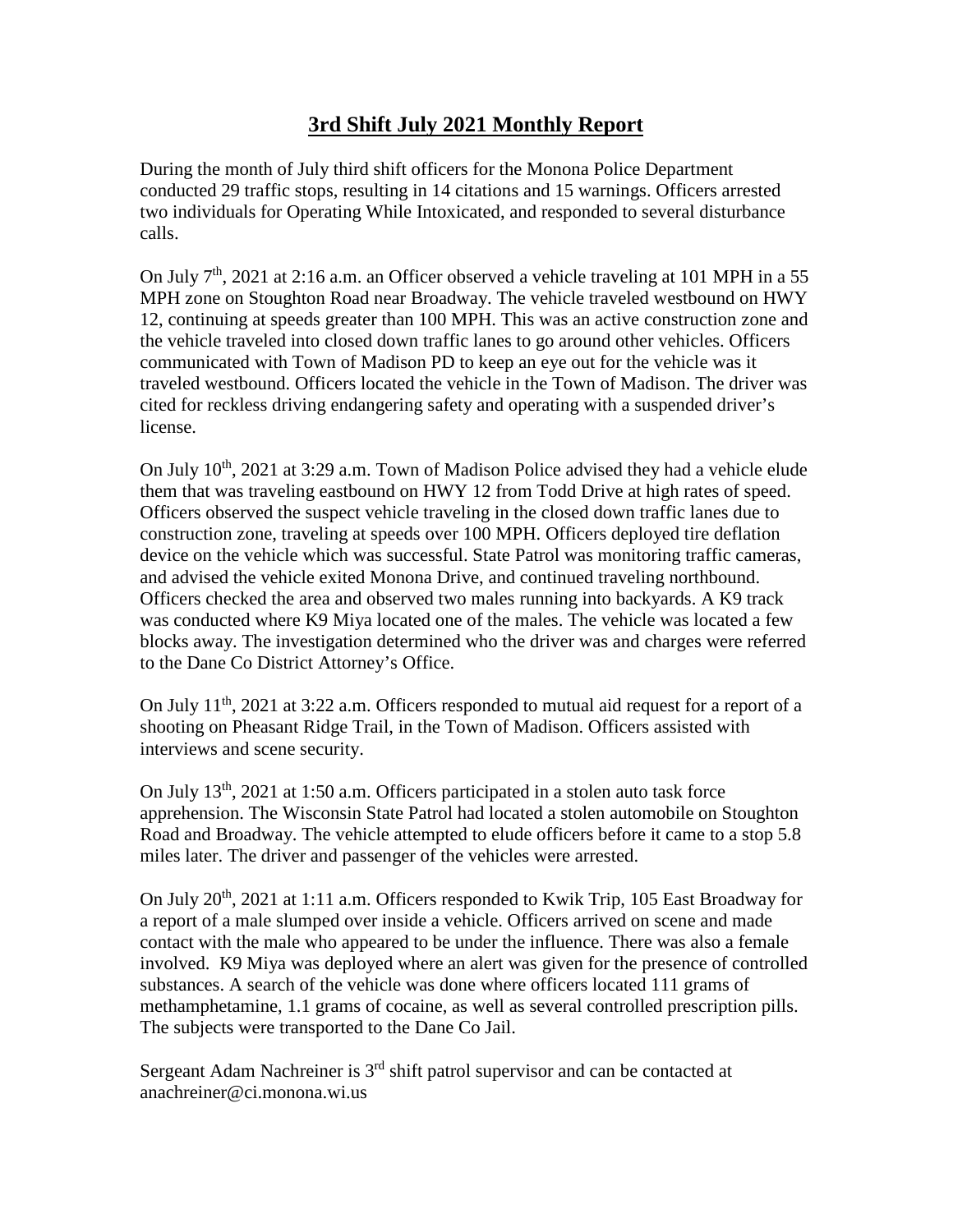## **Community Relations Officer July '21 Notable Activities**

07/06- Hosted Criminal Intelligence Meeting

07/08- Met with Monona Parks & Recreational Staff regarding National Night Out

07/15- Performed an Emergency Detention at St. Mary's Hospital

07/15- Met with Chief of Police & Lieutenant of Patrol Operations reference Social Media Direction and Community Outreach

07/15- Launched Registration Website for Ann Ahearn Scholarship Run/Walk Event

07/16- Investigated Report of Sexual Assault at Cottage Grove Police Department

07/19- Followed up Investigation of Reported Sexual Assault

07/21- Attended Active Shooter Incident Management Training at Verona Fire Department

07/22- Hosted Ahearn Event Zoom Meeting

07/28- Met with Wal-Mart AP reference potentially reducing future call volume

07/28- Hosted Zoom Meeting reference Monona PD Bike Rodeo at Nuestro Mundo

07/29- Attended Zoom Meeting with WPS Staff regarding future community outreach events

\*Fielded/Shared Good Neighbor Project Concerns with Patrol throughout July

\*Placed Speed Trailers on 6100 block Winnequah Road, 300 block Frost Woods Road, 4800 Winnequah Road

\*Continued to Update Emergency Key Holder Directory reference Monona Businesses

\*Reviewed License/Application Requests throughout July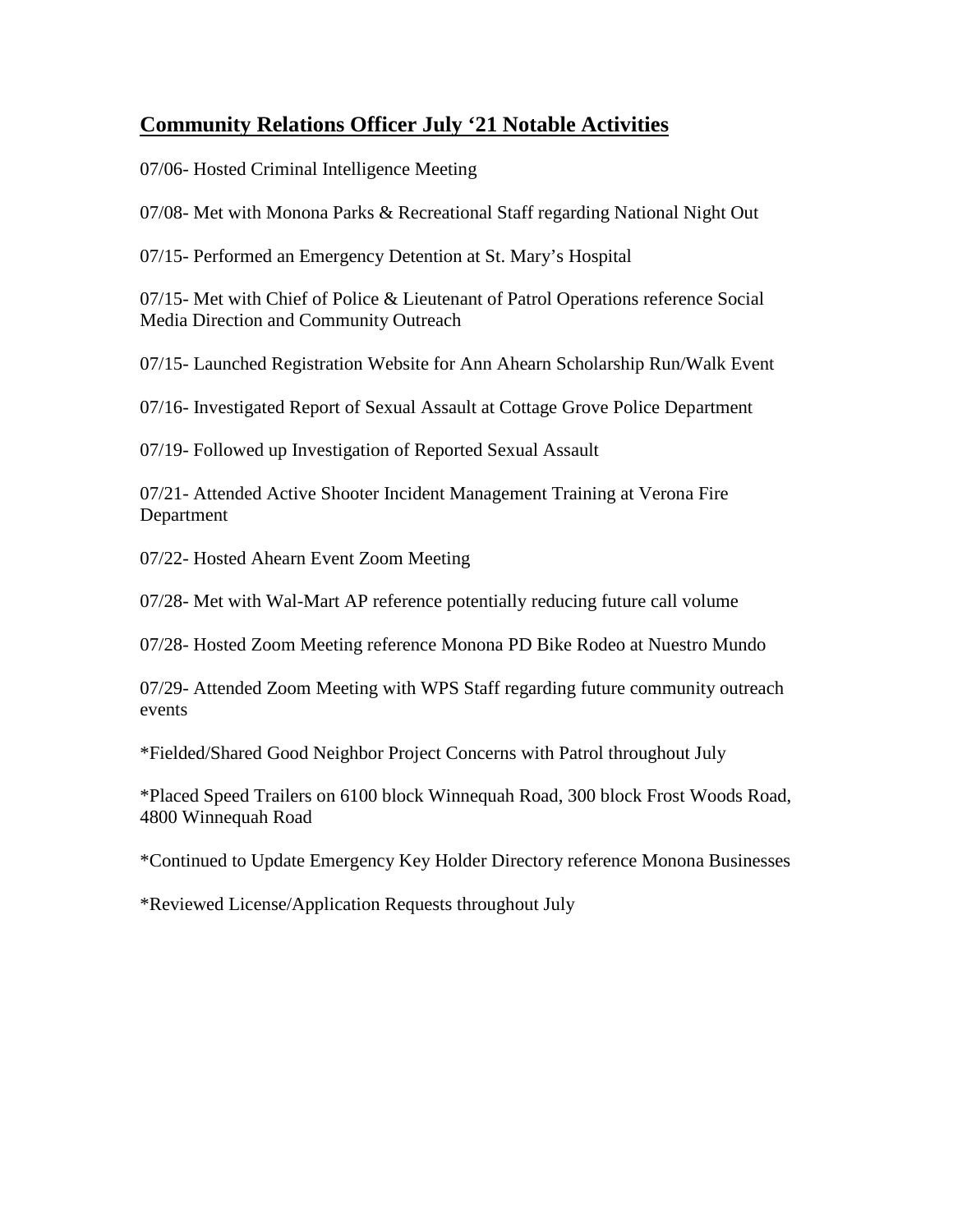## **INVESTIGATIVE DIVISION**

# **Detective Unit**

During the month of July 67 cases were reviewed for possible referral to the Investigative Division.

| Crime                    | <b>Number of Cases</b> |
|--------------------------|------------------------|
| <b>Battery</b>           | 4                      |
| <b>Burglary</b>          | 1                      |
| Death Investigation      | 2                      |
| Fraud                    | 4                      |
| Retail Theft             | 38                     |
| Sex Offense              | 1                      |
| Stolen Vehicle           | 2                      |
| Theft                    | 13                     |
| <b>Threats</b>           | 1                      |
| <b>Weapons Violation</b> |                        |
|                          |                        |

Members of the Investigative Unit were assigned to review and/or assist with many of the current and past incidents.

## **Current Investigations**

#### **MO21-05482 – RESIDENTIAL BURGLARY**

A detective responded along with patrol to a cold-scene burglary of an apartment. It appeared only a small amount of alcohol was stolen from the apartment. The timeframe was difficult to determine due to the resident being away from home. There are currently no leads for this case.

#### **MO21-05665 – INJURED DOG**

A resident reported that her small dog was injured severely during a mobile grooming appointment. Detectives conducted a thorough investigation, which included multiple interviews, and eventually cited the groomer for mistreatment of animals. It should be noted that the investigation did not show any intentional harm was caused by the groomer.

#### **MO21-06080 – DEATH INVESTIGATION**

Detectives were notified of the death of an 18-month old child. Detectives researched the case and spoke with the Medical Examiner's office. Based on the information obtained it was determined there would be no need for a criminal investigation.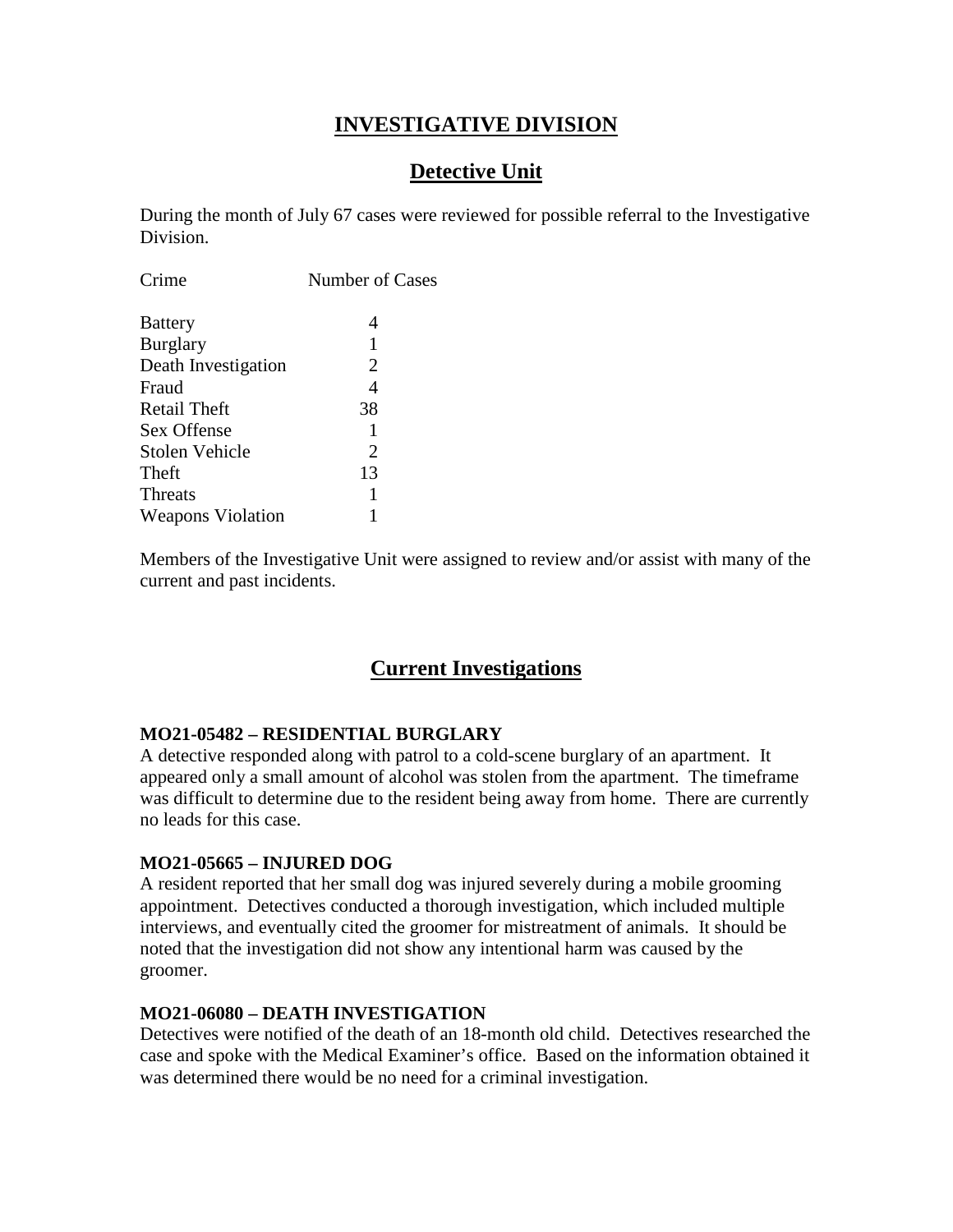#### **MO21-06115 – THEFT/ID THEFT**

Detectives assisted with a case where an employee of a moving company stole credit cards from the customer's home and used them at multiple locations. Several criminal charges were filed, and the employee was fired.

#### **MO21-05507 – RETAIL THEFT**

This was one of at least three cases involving the same suspect at Monona businesses. Detectives followed up on these cases and recovered merchandise from pawn stores for our department and other departments for their cases.

#### **MO21-06123 – DRUG INVESTIGATION**

Patrol arrested a subject who was in possession of methamphetamine. Detectives conducted follow-up in this case due to the large amount of drugs found. This case is still open.

#### **Other Activities**

Property room management Municipal court officer duties Auto theft task force meeting Background investigations DCI evidence work on a child pornography case July 4<sup>th</sup> Festival Work City Hall Conference Room remodel Supervisor Meeting County wide stolen auto operation Background investigations on 3 candidates

If you have information to provide in these or other incidents, please contact: Det. Sgt. Ryan Losby can be contacted at [rlosby@ci.monona.wi.us](mailto:rlosby@ci.monona.wi.us) Det. Matthew Bomkamp can be contacted at [mbomkamp@ci.monona.wi.us](mailto:mbomkamp@ci.monona.wi.us)

# **School Resource Officer**

SRO Wunsch is currently assisting in the patrol division until school resumes.

School Resource Officer Luke Wunsch can be contacted at [Lwunsch@ci.monona.wi.us](mailto:Lwunsch@ci.monona.wi.us)

## **Citation and Arrest Statistics**

During the month of July, the Monona Police issued numerous traffic citations, municipal ordinance (non-traffic) citations, parking citations and warnings. In addition, there were many referrals for charges. See the detail below.